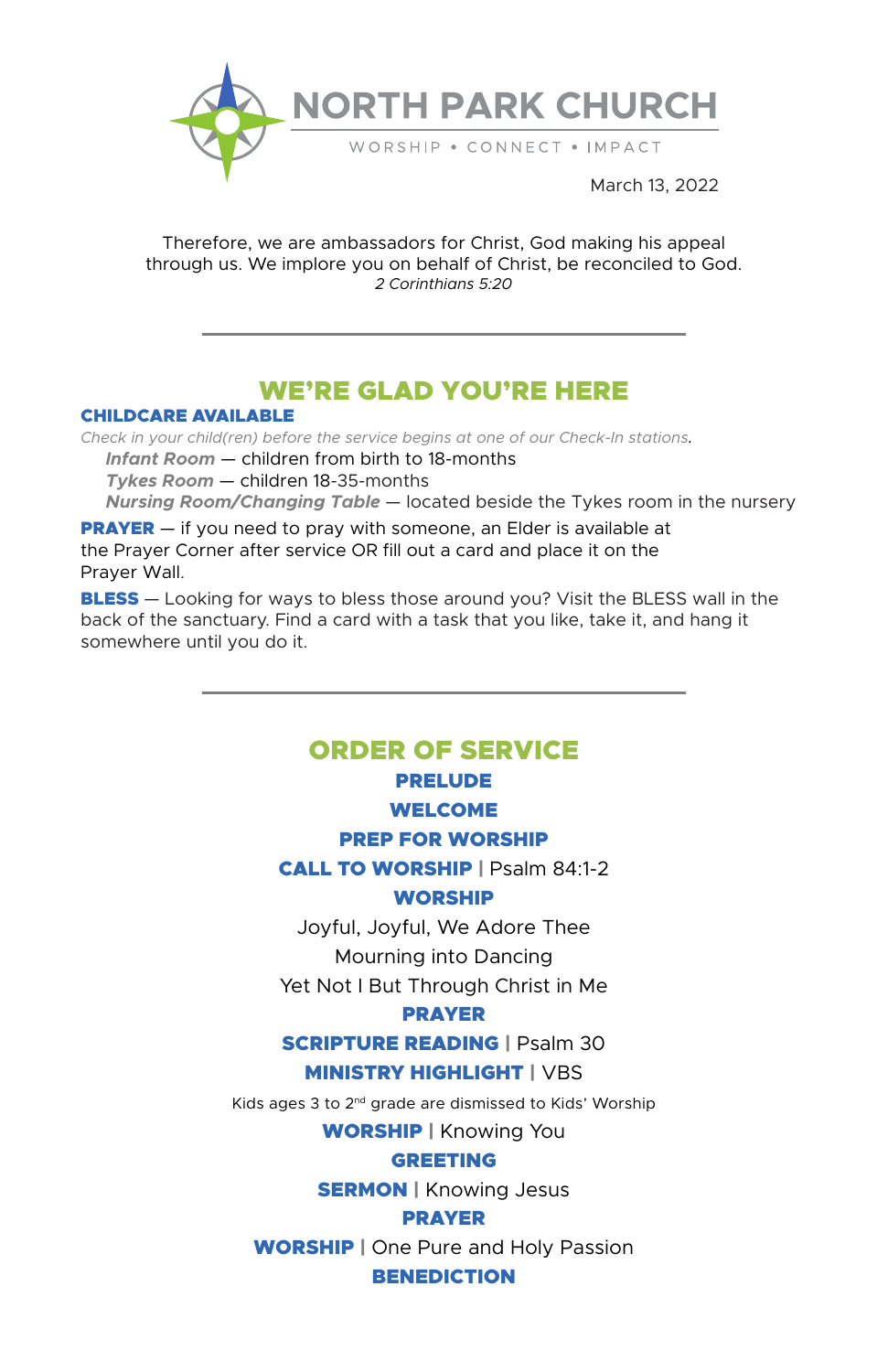## KNOWING JESUS TAYLOR BROWN

## **Why Is Knowing Jesus So Important?**

| <b>2.</b> Because He is <b>Exercise 2. Because He is</b>                                                                                                                                                                             |
|--------------------------------------------------------------------------------------------------------------------------------------------------------------------------------------------------------------------------------------|
| 3. Because He never <b>Example 2. Second Second Second Second Second Second Second Second Second Second Second Second Second Second Second Second Second Second Second Second Second Second Second Second Second Second Second S</b> |
| 4. Because I need to example a series of the series of the series of the series of the series of the series of the series of the series of the series of the series of the series of the series of the series of the series of       |

## SCRIPTURE REFERENCE

*English Standard Version is used unless otherwise indicated.*

## *MATTHEW 10:37*

Whoever loves father or mother more than Me is not worthy of Me, and whoever loves son or daughter more than Me is not worthy of Me.

## *1 PETER 1:8*

Though you have not seen Him, you love Him. Though you do not now see Him, you believe in Him and rejoice with joy that is inexpressible and filled with glory.

## *HEBREWS 11:1*

Now faith is the assurance of things hoped for, the conviction of things not seen.

## *HEBREWS 13:8*

Jesus Christ is the same yesterday and today and forever.

## *JOHN 3:30*

He must increase, but I must decrease.

## *HEBREWS 12:1-2*

Therefore, since we are surrounded by so great a cloud of witnesses, let us also lay aside every weight, and sin which clings so closely, and let us run with endurance the race that is set before us, 2looking to Jesus, the founder and perfecter of our faith, who for the joy that was set before Him endured the cross, despising the shame, and is seated at the right hand of the throne of God.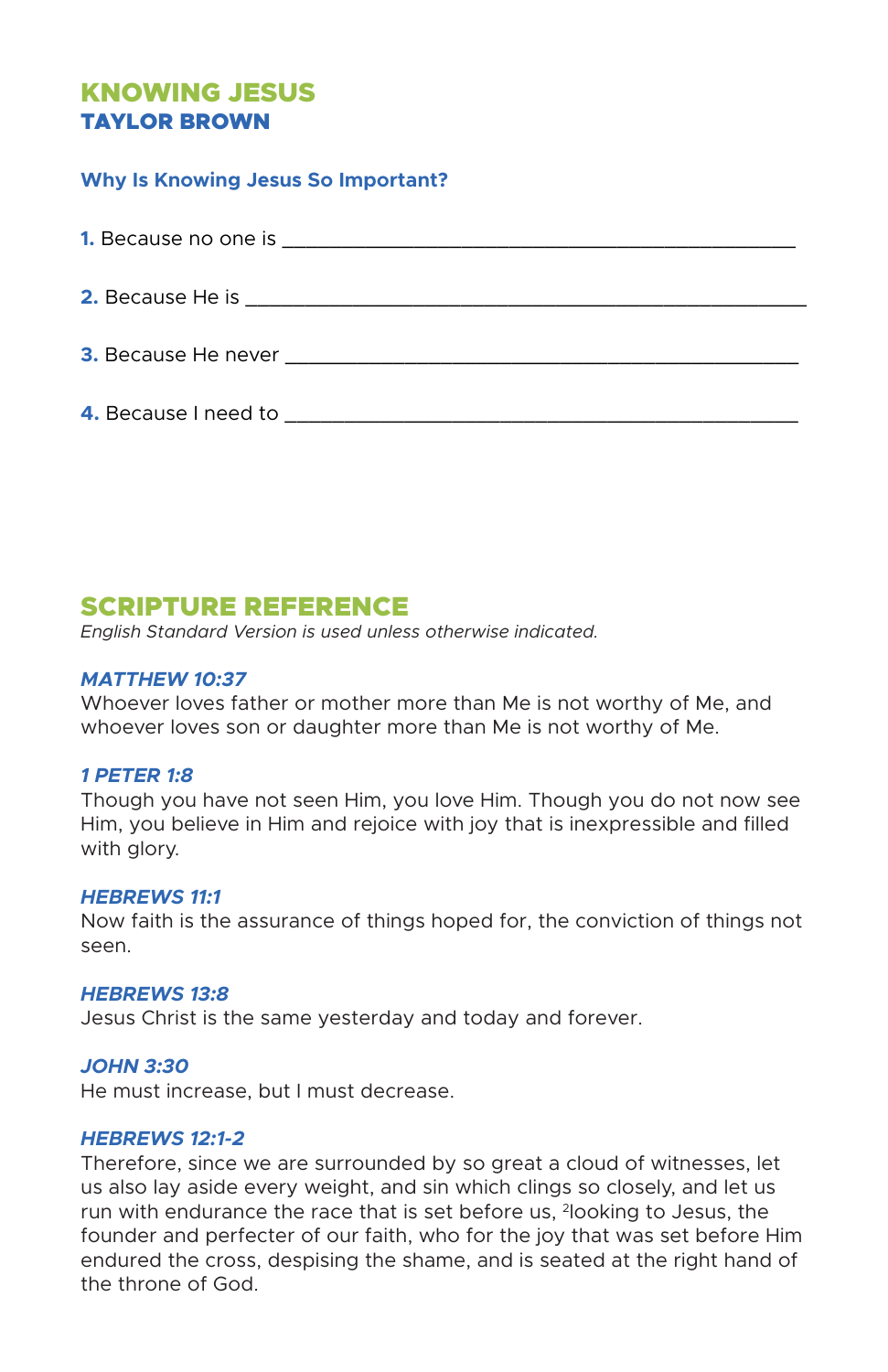## ANNOUNCEMENTS

## WANTED: PBJ STORYS

Do you have a PBJ story to tell? We'd love to hear how you are seeing God at work. Share your story to *pbj@northparkepc.org*

## TREKKERS

#### **TONIGHT | 4:30-6:00 p.m. | ROOM 112**

We continue to work through our book, *Press Play*, by Carlos Whitaker. This month, we'll talk about staying focused on Jesus. We'll enjoy a meal together. (Contact Kim if you can provide a meal!) Bring your bible and a friend and we hope to see you there!

## YOUTH GROUP

**TONIGHT | 6:30 p.m. | THIRD FLOOR** Questions? Contact Taylor Brown.

## FATHER DAUGHTER DANCE

#### **SATURDAY, MARCH 19 5:30-8:30 p.m. | BLUE ROOM**

Fathers and daughters — come for an exciting evening of dancing, food, and fun. Sign up in the lobby or by emailing Jonathan (*jmycyk8@ gmail.com*). Cost is \$40 — guests are FREE. We need volunteers to help serve during the event so fathers and daughters can enjoy this special evening together.

#### COMPASS: MISSIONS AND REFUGEES

## **TUESDAY, MARCH 22 | 6:00-8:00 p.m. BLUE ROOM**

Join us to hear more about how our missionaries have been serving refugees in Lebanon. The main course will be provided, but guests are asked to bring a side in accordance with last name: A-G:Desserts; H-O: Salads; P-Z: Sides. Sign up in the lobby today or by emailing Pastor Ben.

*Childcare is available for those 3 and under*

# WEEKLY MINISTRIES

### YOUTH GROUP

All 6-12<sup>th</sup> grade students are welcome to join. We're studying 1 John this year.

#### WOMEN'S BIBLE STUDY

A Monday morning Bible study of Colossians.

#### **MOMS**

A group of moms who meet for fellowship, prayer, and fun.

#### TUESDAY JOY

A morning devotion time hosted by Pastor Dan.

#### MEN'S FELLOWSHIP

Every Thursday morning men meet for a blessed time of fellowship, study, and prayer.

## SERVICES

#### STEPHEN MINISTRY

Going through a difficult time? We would love the opportunity to assist you. Email Mark Sharpnack to hear how we can stand with you in your time of need.

#### E-GIVING

is available at *northparkepc.org/give*

# WEEKLY HIGHLIGHTS

MONDAY, MARCH 14 **WOMEN'S BIBLE STUDY** 9:15 a.m. | Room 112 TUESDAY, MARCH 15 **TUESDAY JOY** 10:00 a.m. | Room 112 THURSDAY, MARCH 10 **MEN'S FELLOWSHIP** 6:30 - 7:30 a.m. | Room 106 SATURDAY, MARCH 19 **FATHER-DAUGHTER DANCE** 5:30 - 8:80 a.m. | Room 106